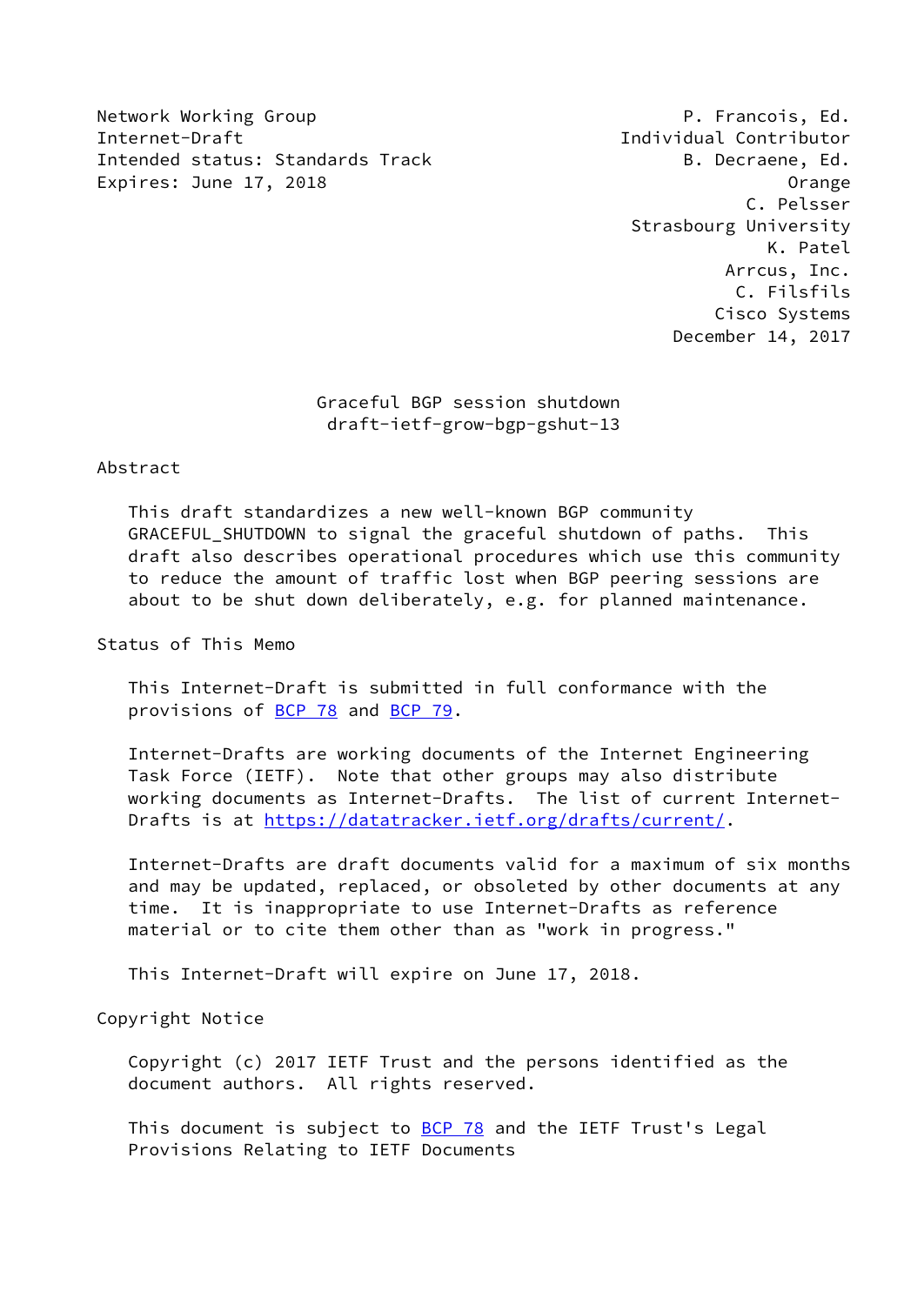# <span id="page-1-1"></span>Internet-Draft Graceful BGP session shutdown December 2017

 [\(https://trustee.ietf.org/license-info](https://trustee.ietf.org/license-info)) in effect on the date of publication of this document. Please review these documents carefully, as they describe your rights and restrictions with respect to this document. Code Components extracted from this document must include Simplified BSD License text as described in Section 4.e of the Trust Legal Provisions and are provided without warranty as described in the Simplified BSD License.

Table of Contents

| $\perp$ .                                                                                                                                                                                                                                                                                                                                                                                                                                                                                                     | $\overline{2}$  |
|---------------------------------------------------------------------------------------------------------------------------------------------------------------------------------------------------------------------------------------------------------------------------------------------------------------------------------------------------------------------------------------------------------------------------------------------------------------------------------------------------------------|-----------------|
| 2.                                                                                                                                                                                                                                                                                                                                                                                                                                                                                                            |                 |
| Packet loss upon manual EBGP session shutdown<br>$\underline{3}$ .                                                                                                                                                                                                                                                                                                                                                                                                                                            | $\frac{3}{3}$   |
| EBGP graceful shutdown procedure<br>$\overline{4}$ .                                                                                                                                                                                                                                                                                                                                                                                                                                                          | $\overline{4}$  |
|                                                                                                                                                                                                                                                                                                                                                                                                                                                                                                               | $\overline{4}$  |
| $4.2.$ Operations at maintenance time                                                                                                                                                                                                                                                                                                                                                                                                                                                                         | $\overline{4}$  |
| $4.3$ . BGP implementation support for graceful shutdown                                                                                                                                                                                                                                                                                                                                                                                                                                                      | $\overline{5}$  |
| $\overline{5}$ .                                                                                                                                                                                                                                                                                                                                                                                                                                                                                              | $rac{5}{5}$     |
| 6.                                                                                                                                                                                                                                                                                                                                                                                                                                                                                                            |                 |
| $\mathbf{I}$ .                                                                                                                                                                                                                                                                                                                                                                                                                                                                                                | 6               |
| 8.                                                                                                                                                                                                                                                                                                                                                                                                                                                                                                            | $\underline{6}$ |
| 8.1. Normative References                                                                                                                                                                                                                                                                                                                                                                                                                                                                                     | $\underline{6}$ |
| 8.2. Informative References                                                                                                                                                                                                                                                                                                                                                                                                                                                                                   | $\frac{6}{7}$   |
| Appendix A. Alternative techniques with limited applicability.                                                                                                                                                                                                                                                                                                                                                                                                                                                |                 |
| A.1. Multi Exit Discriminator tweaking                                                                                                                                                                                                                                                                                                                                                                                                                                                                        | $\mathbf{Z}$    |
| A.2. IGP distance Poisoning                                                                                                                                                                                                                                                                                                                                                                                                                                                                                   | $\overline{1}$  |
| Appendix B. Configuration Examples                                                                                                                                                                                                                                                                                                                                                                                                                                                                            | $\mathbf{Z}$    |
| B.1.                                                                                                                                                                                                                                                                                                                                                                                                                                                                                                          | $\mathbf{I}$    |
|                                                                                                                                                                                                                                                                                                                                                                                                                                                                                                               | $\underline{8}$ |
| B.3.                                                                                                                                                                                                                                                                                                                                                                                                                                                                                                          | $\underline{8}$ |
| Appendix C. Beyond EBGP graceful shutdown                                                                                                                                                                                                                                                                                                                                                                                                                                                                     | $\frac{9}{9}$   |
| $C.1$ . IBGP graceful shutdown                                                                                                                                                                                                                                                                                                                                                                                                                                                                                |                 |
| EBGP session establishment<br>C.2.                                                                                                                                                                                                                                                                                                                                                                                                                                                                            | 9               |
| Authors' Addresses<br>$\mathbf{r}^{\mathsf{T}} \cdot \mathbf{r}^{\mathsf{T}} \cdot \mathbf{r}^{\mathsf{T}} \cdot \mathbf{r}^{\mathsf{T}} \cdot \mathbf{r}^{\mathsf{T}} \cdot \mathbf{r}^{\mathsf{T}} \cdot \mathbf{r}^{\mathsf{T}} \cdot \mathbf{r}^{\mathsf{T}} \cdot \mathbf{r}^{\mathsf{T}} \cdot \mathbf{r}^{\mathsf{T}} \cdot \mathbf{r}^{\mathsf{T}} \cdot \mathbf{r}^{\mathsf{T}} \cdot \mathbf{r}^{\mathsf{T}} \cdot \mathbf{r}^{\mathsf{T}} \cdot \mathbf{r}^{\mathsf{T}} \cdot \mathbf{r}^{\mathsf$ | 10              |

## <span id="page-1-0"></span>[1](#page-1-0). Introduction

 Routing changes in BGP can be caused by planned maintenance operations. This document defines a well-known community [[RFC1997](https://datatracker.ietf.org/doc/pdf/rfc1997)], called GRACEFUL\_SHUTDOWN, for the purpose of reducing the management overhead of gracefully shutting down BGP sessions. The well-known community allows implementers to provide an automated graceful shutdown mechanism that does not require any router reconfiguration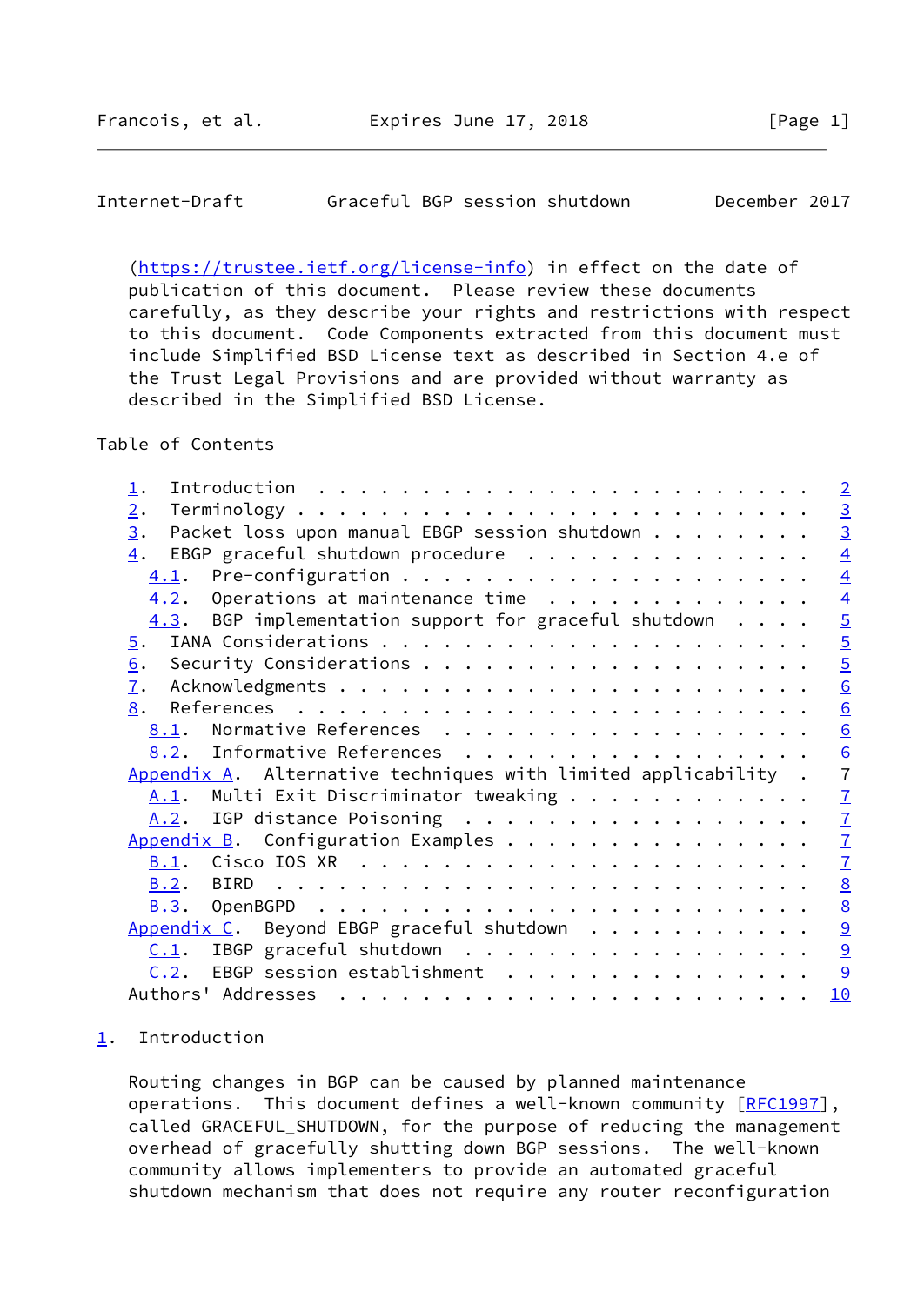at maintenance time.

 This document discusses operational procedures to be applied in order to reduce or eliminate loss of packets during a maintenance operation. Loss comes from transient lack of reachability during BGP

| Francois, et al. | Expires June 17, 2018 | [Page 2] |
|------------------|-----------------------|----------|
|                  |                       |          |

<span id="page-2-1"></span>Internet-Draft Graceful BGP session shutdown December 2017

 convergence which follows the shutdown of an EBGP peering session between two Autonomous System Border Routers (ASBR).

 This document presents procedures for the cases where the forwarding plane is impacted by the maintenance, hence when the use of Graceful Restart does not apply.

 The procedures described in this document can be applied to reduce or avoid packet loss for outbound and inbound traffic flows initially forwarded along the peering link to be shut down. These procedures trigger, in both Autonomous Sytems (AS), rerouting to alternate paths if they exist within the AS, while allowing the use of the old path until alternate ones are learned. This ensures that routers always have a valid route available during the convergence process.

 The goal of the document is to meet the requirements described in [\[RFC6198](https://datatracker.ietf.org/doc/pdf/rfc6198)] at best, without changing the BGP protocol.

 Other maintenance cases, such as the shutdown of an IBGP session or the establishement of an EBGP session, are out of scope of this document. For information, they are briefly discussed in [Appendix C.](#page-9-0)

 The key words "MUST", "MUST NOT", "REQUIRED", "SHALL", "SHALL NOT", "SHOULD", "SHOULD NOT", "RECOMMENDED", "NOT RECOMMENDED", "MAY", and "OPTIONAL" in this document are to be interpreted as described in [BCP14] [\[RFC2119](https://datatracker.ietf.org/doc/pdf/rfc2119)] [[RFC8174](https://datatracker.ietf.org/doc/pdf/rfc8174)] when, and only when, they appear in all capitals, as shown here.

<span id="page-2-0"></span>[2](#page-2-0). Terminology

 graceful shutdown initiator: a router on which the session shutdown is performed for the maintenance.

 graceful shutdown receiver: a router that has a BGP session, to be shutdown, with the graceful shutdown initiator.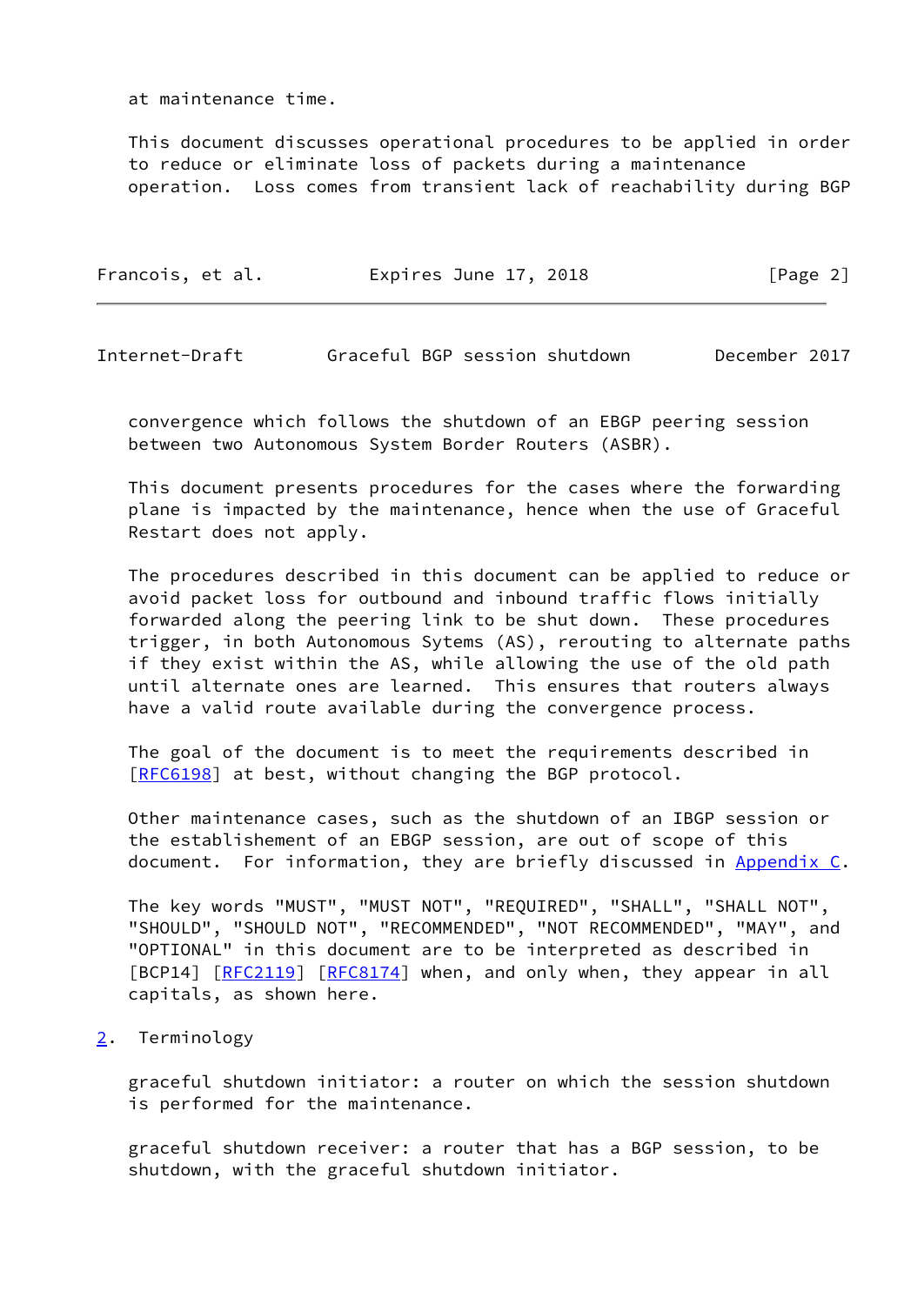<span id="page-3-0"></span>[3](#page-3-0). Packet loss upon manual EBGP session shutdown

 Packets can be lost during the BGP convergence following a manual shutdown of an EBGP session for two reasons.

 First, some routers can have no path toward an affected prefix, and drop traffic destined to this prefix. This is because alternate paths can be hidden by nodes of an AS. This happens when [[RFC7911](https://datatracker.ietf.org/doc/pdf/rfc7911)] is not used and the paths are not selected as best by the ASBR that receive them on an EBGP session, or by Route Reflectors that do not propagate them further in the IBGP topology because they do not select them as best.

| [Page 3]<br>Expires June 17, 2018<br>Francois, et al. |  |  |  |
|-------------------------------------------------------|--|--|--|
|-------------------------------------------------------|--|--|--|

<span id="page-3-2"></span>Internet-Draft Graceful BGP session shutdown December 2017

 Second, the FIB can be inconsistent between routers within the AS, and packets toward affected prefixes can loop and be dropped unless encapsulation is used within the AS.

This document only addresses the first reason.

<span id="page-3-1"></span>[4](#page-3-1). EBGP graceful shutdown procedure

 This section describes configurations and actions to be performed for the graceful shutdown of EBGP peering links.

 The goal of this procedure is to retain the paths to be shutdown between the peers, but with a lower LOCAL\_PREF value, allowing the paths to remain in use while alternate paths are selected and propagated, rather than simply withdrawing the paths. The LOCAL\_PREF value SHOULD be lower than any of the alternative paths. The RECOMMENDED value is 0.

 Note that some alternative techniques with limited applicability are discussed for information in [Appendix A.](#page-6-1)

#### <span id="page-3-3"></span>[4.1](#page-3-3). Pre-configuration

 On each ASBR supporting the graceful shutdown receiver procedure, an inbound BGP route policy is applied on all EBGP sessions of the ASBR, that:

o matches the GRACEFUL\_SHUTDOWN community.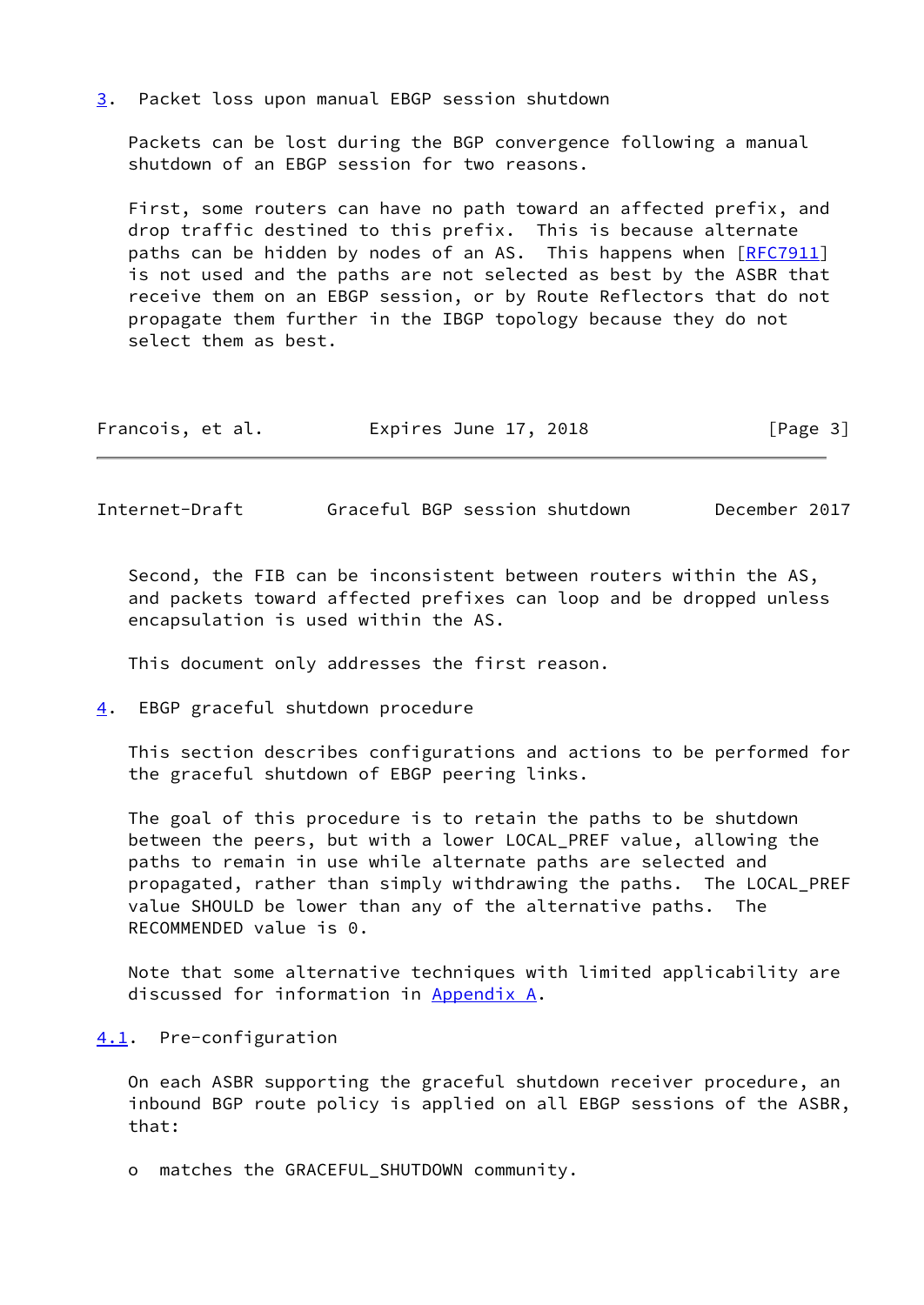o sets the LOCAL\_PREF attribute of the paths tagged with the GRACEFUL\_SHUTDOWN community to a low value.

 For information purpose, example of configurations are provided in [Appendix B](#page-7-1).

<span id="page-4-0"></span>[4.2](#page-4-0). Operations at maintenance time

 On the graceful shutdown initiator, at maintenance time, the operator:

- o applies an outbound BGP route policy on the EBGP session to be shutdown. This policy tags the paths propagated over the session with the GRACEFUL\_SHUTDOWN community. This will trigger the BGP implementation to re-advertise all active routes previously advertised, and tag them with the GRACEFUL\_SHUTDOWN community.
- o applies an inbound BGP route policy on the EBGP session to be shutdown. This policy tags the paths received over the session

| Francois, et al. | Expires June 17, 2018 | [Page 4] |
|------------------|-----------------------|----------|
|                  |                       |          |

<span id="page-4-2"></span>Internet-Draft Graceful BGP session shutdown December 2017

 with the GRACEFUL\_SHUTDOWN community and sets LOCAL\_PREF to a low value.

- o wait for route readvertisement over the EBGP session, and BGP routing convergence on both ASBRs.
- o shutdown the EBGP session, optionally using [\[RFC8203](https://datatracker.ietf.org/doc/pdf/rfc8203)] to communicate the reason of the shutdown.

 In the case of a shutdown of the whole router, in addition to the graceful shutdown of all EBGP sessions, there is a need to gracefully shutdown the routes originated by this router (e.g, BGP aggregates redistributed from other protocols, including static routes). This can be performed by tagging these routes with the GRACEFUL\_SHUTDOWN community and setting LOCAL\_PREF to a low value.

<span id="page-4-1"></span>[4.3](#page-4-1). BGP implementation support for graceful shutdown

 BGP Implementers SHOULD provide configuration knobs that utilize the GRACEFUL\_SHUTDOWN community to drain BGP neighbors in preparation of impending neighbor shutdown. Implementation details are outside the scope of this document.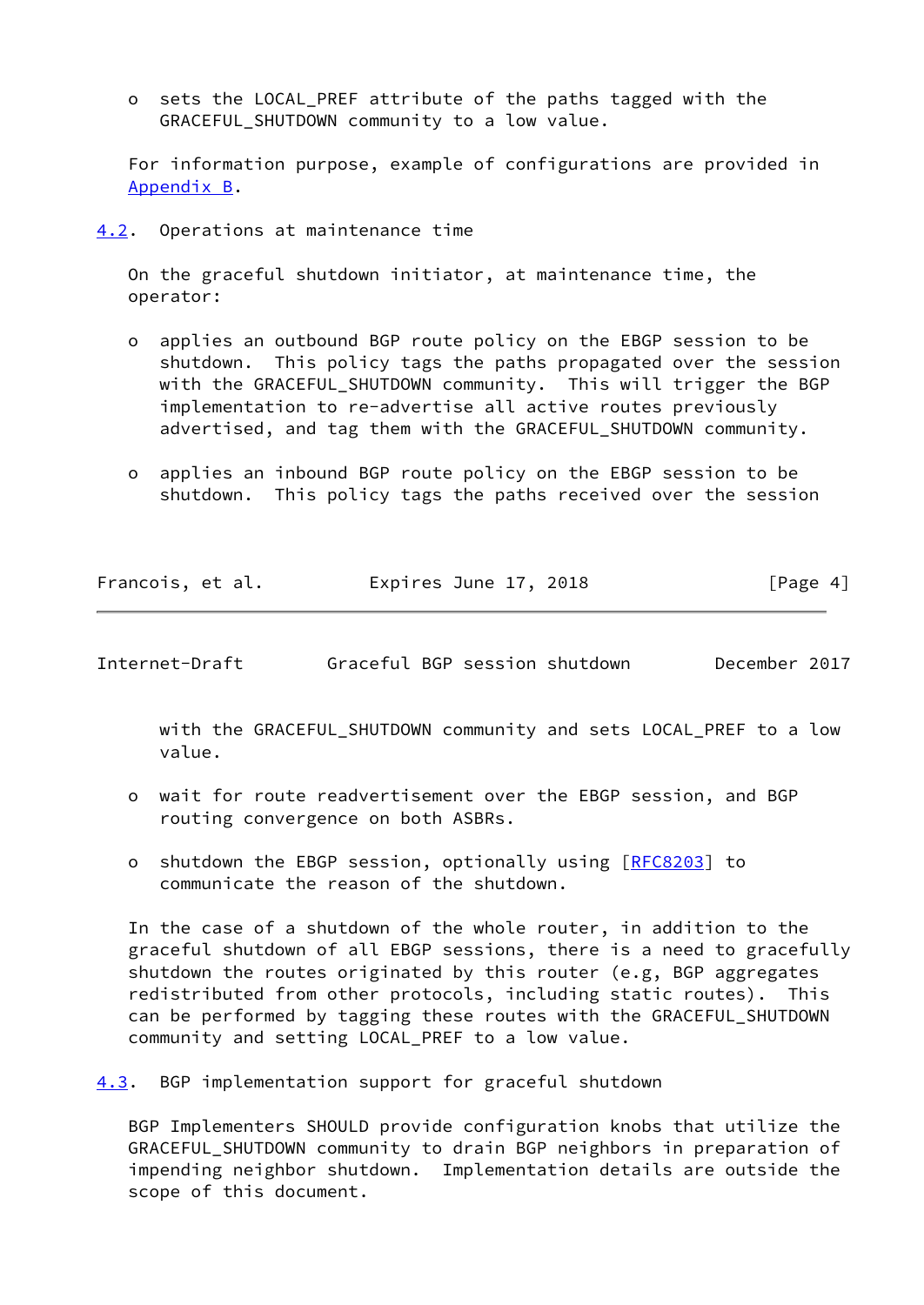#### <span id="page-5-0"></span>[5](#page-5-0). IANA Considerations

 The IANA has assigned the community value 0xFFFF0000 to the planned shut community in the "BGP Well-known Communities" registry. IANA is requested to change the name planned-shut to GRACEFUL\_SHUTDOWN and set this document as the reference.

<span id="page-5-1"></span>[6](#page-5-1). Security Considerations

 By providing the graceful shutdown service to a neighboring AS, an ISP provides means to this neighbor and possibly its downstream ASes to lower the LOCAL\_PREF value assigned to the paths received from this neighbor.

 The neighbor could abuse the technique and do inbound traffic engineering by declaring some prefixes as undergoing a maintenance so as to switch traffic to another peering link.

 If this behavior is not tolerated by the ISP, it SHOULD monitor the use of the graceful shutdown community.

| Francois, et al. | Expires June 17, 2018 | [Page 5] |
|------------------|-----------------------|----------|
|------------------|-----------------------|----------|

<span id="page-5-3"></span>Internet-Draft Graceful BGP session shutdown December 2017

## <span id="page-5-2"></span>[7](#page-5-2). Acknowledgments

 The authors wish to thank Olivier Bonaventure, Pradosh Mohapatra, Job Snijders, John Heasley, and Christopher Morrow for their useful comments.

- <span id="page-5-4"></span>[8](#page-5-4). References
- <span id="page-5-5"></span>[8.1](#page-5-5). Normative References
	- [RFC1997] Chandra, R., Traina, P., and T. Li, "BGP Communities Attribute", [RFC 1997,](https://datatracker.ietf.org/doc/pdf/rfc1997) DOI 10.17487/RFC1997, August 1996, <[https://www.rfc-editor.org/info/rfc1997>](https://www.rfc-editor.org/info/rfc1997).
	- [RFC2119] Bradner, S., "Key words for use in RFCs to Indicate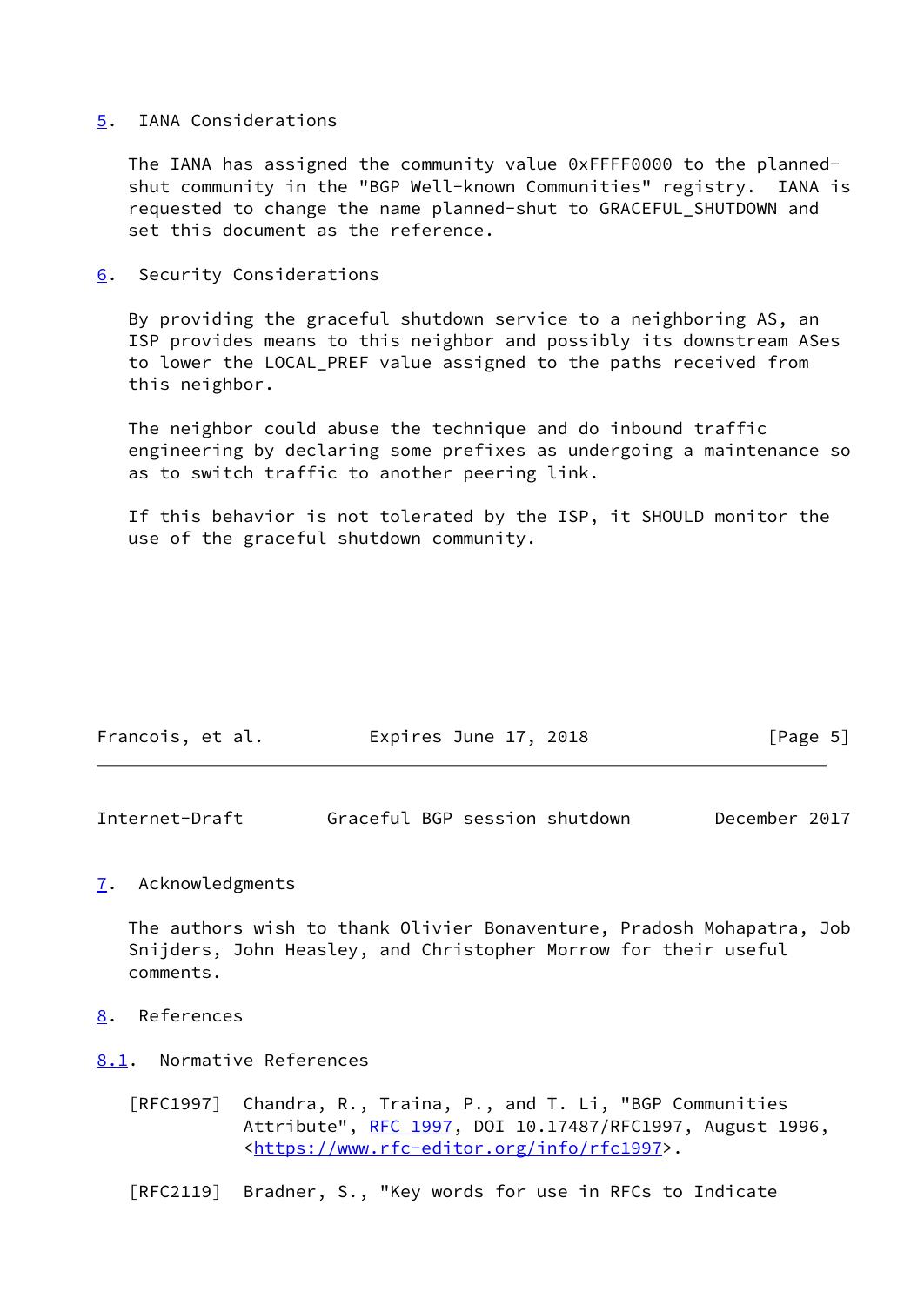Requirement Levels", [BCP 14](https://datatracker.ietf.org/doc/pdf/bcp14), [RFC 2119](https://datatracker.ietf.org/doc/pdf/rfc2119), DOI 10.17487/RFC2119, March 1997, <[https://www.rfc-editor.org/info/rfc2119>](https://www.rfc-editor.org/info/rfc2119).

- [RFC6198] Decraene, B., Francois, P., Pelsser, C., Ahmad, Z., Elizondo Armengol, A., and T. Takeda, "Requirements for the Graceful Shutdown of BGP Sessions", [RFC 6198,](https://datatracker.ietf.org/doc/pdf/rfc6198) DOI 10.17487/RFC6198, April 2011, <[https://www.rfc-editor.org/info/rfc6198>](https://www.rfc-editor.org/info/rfc6198).
- [RFC8174] Leiba, B., "Ambiguity of Uppercase vs Lowercase in [RFC](https://datatracker.ietf.org/doc/pdf/rfc2119) [2119](https://datatracker.ietf.org/doc/pdf/rfc2119) Key Words", [BCP 14](https://datatracker.ietf.org/doc/pdf/bcp14), [RFC 8174,](https://datatracker.ietf.org/doc/pdf/rfc8174) DOI 10.17487/RFC8174, May 2017, [<https://www.rfc-editor.org/info/rfc8174](https://www.rfc-editor.org/info/rfc8174)>.
- <span id="page-6-4"></span><span id="page-6-0"></span>[8.2](#page-6-0). Informative References
	- [I-D.ietf-idr-best-external] Marques, P., Fernando, R., Chen, E., Mohapatra, P., and H. Gredler, "Advertisement of the best external route in BGP", [draft-ietf-idr-best-external-05](https://datatracker.ietf.org/doc/pdf/draft-ietf-idr-best-external-05) (work in progress), January 2012.
	- [RFC7911] Walton, D., Retana, A., Chen, E., and J. Scudder, "Advertisement of Multiple Paths in BGP", [RFC 7911](https://datatracker.ietf.org/doc/pdf/rfc7911), DOI 10.17487/RFC7911, July 2016, <[https://www.rfc-editor.org/info/rfc7911>](https://www.rfc-editor.org/info/rfc7911).
	- [RFC8203] Snijders, J., Heitz, J., and J. Scudder, "BGP Administrative Shutdown Communication", [RFC 8203,](https://datatracker.ietf.org/doc/pdf/rfc8203) DOI 10.17487/RFC8203, July 2017, <[https://www.rfc-editor.org/info/rfc8203>](https://www.rfc-editor.org/info/rfc8203).

| Francois, et al. | Expires June 17, 2018 | [Page 6] |
|------------------|-----------------------|----------|
|------------------|-----------------------|----------|

<span id="page-6-3"></span>Internet-Draft Graceful BGP session shutdown December 2017

<span id="page-6-1"></span>[Appendix A.](#page-6-1) Alternative techniques with limited applicability

 A few alternative techniques have been considered to provide graceful shutdown capabilities but have been rejected due to their limited applicability. This section describes them for possible reference.

<span id="page-6-2"></span>[A.1](#page-6-2). Multi Exit Discriminator tweaking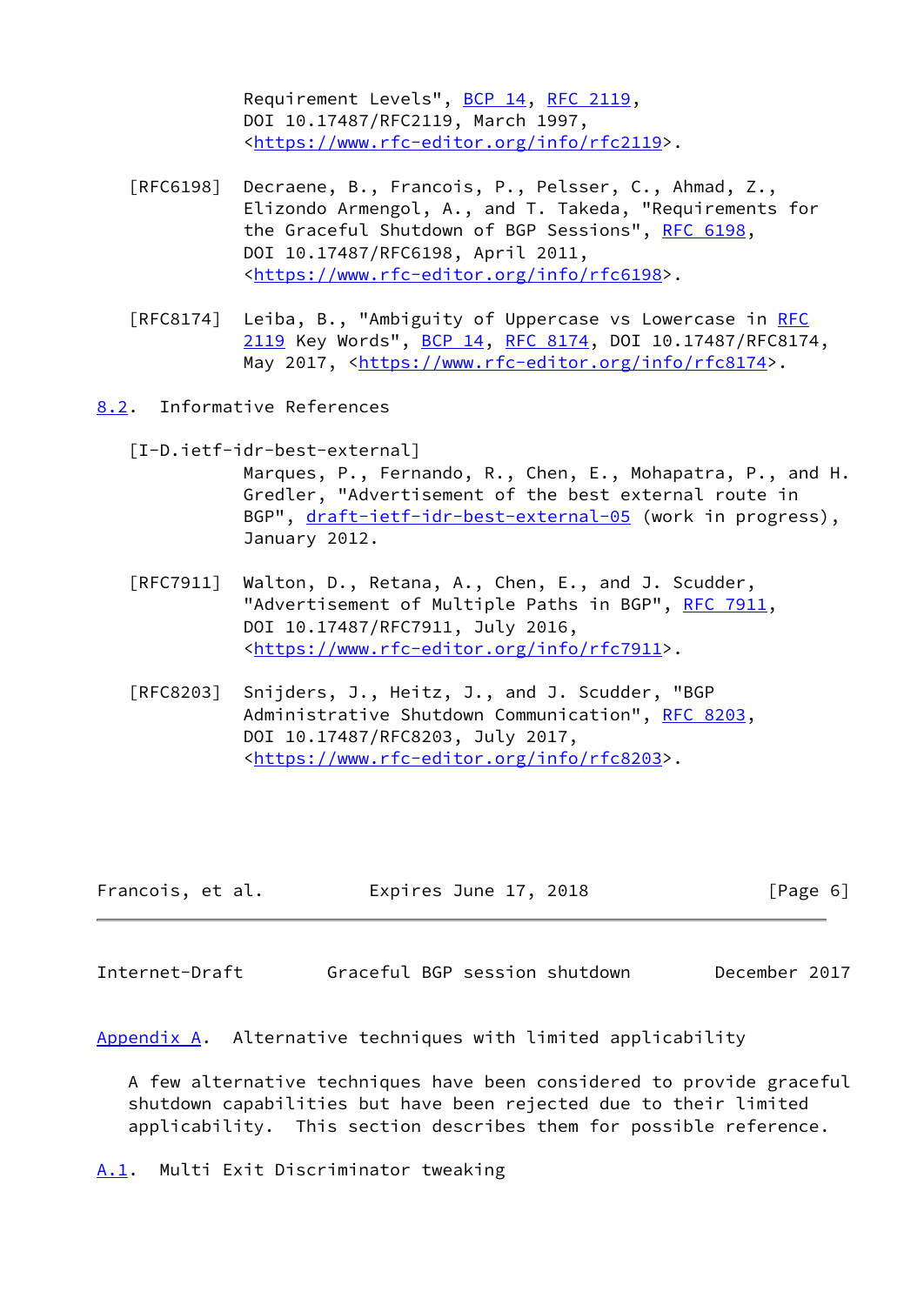The MED attribute of the paths to be avoided can be increased so as to force the routers in the neighboring AS to select other paths.

 The solution only works if the alternate paths are as good as the initial ones with respect to the LOCAL PREF value and the AS Path Length value. In the other cases, increasing the MED value will not have an impact on the decision process of the routers in the neighboring AS.

### <span id="page-7-0"></span>[A.2](#page-7-0). IGP distance Poisoning

 The distance to the BGP NEXT\_HOP corresponding to the maintained session can be increased in the IGP so that the old paths will be less preferred during the application of the IGP distance tie-break rule. However, this solution only works for the paths whose alternates are as good as the old paths with respect to their LOCAL\_PREF value, their AS Path length, and their MED value.

Also, this poisoning cannot be applied when BGP NEXT HOP self is used as there is no BGP NEXT HOP specific to the maintained session to poison in the IGP.

<span id="page-7-1"></span>[Appendix B.](#page-7-1) Configuration Examples

This appendix is non-normative.

 Example routing policy configurations to honor the GRACEFUL\_SHUTDOWN well-known BGP community.

<span id="page-7-2"></span>[B.1](#page-7-2). Cisco IOS XR

Francois, et al. **Expires June 17, 2018**[Page 7]

<span id="page-7-3"></span>Internet-Draft Graceful BGP session shutdown December 2017

community-set comm-graceful-shutdown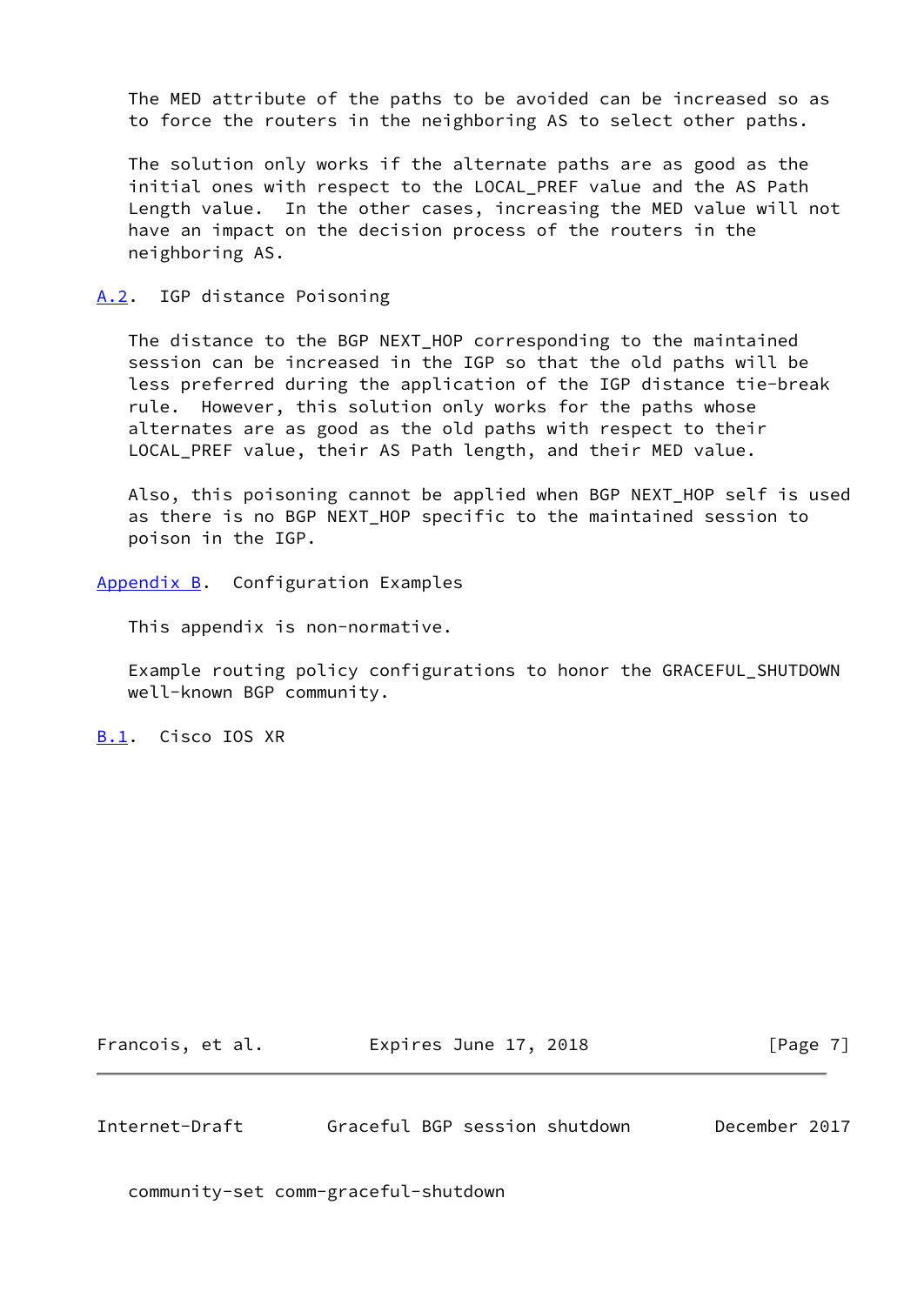```
 65535:0
    end-set
    !
    route-policy AS64497-ebgp-inbound
      ! normally this policy would contain much more
      if community matches-any comm-graceful-shutdown then
        set local-preference 0
      endif
    end-policy
    !
    router bgp 64496
     neighbor 2001:db8:1:2::1
      remote-as 64497
      address-family ipv6 unicast
       send-community-ebgp
       route-policy AS64497-ebgp-inbound in
      !
     !
    !
B.2. BIRD
    function honor_graceful_shutdown() {
       if (65535, 0) \sim bgp_community then {
            bgp_local_pref = 0;
        }
    }
    filter AS64497_ebgp_inbound
    {
             # normally this policy would contain much more
            honor_graceful_shutdown();
    }
    protocol bgp peer_64497_1 {
        neighbor 2001:db8:1:2::1 as 64497;
        local as 64496;
        import keep filtered;
        import filter AS64497_ebgp_inbound;
    }
```

```
B.3. OpenBGPD
```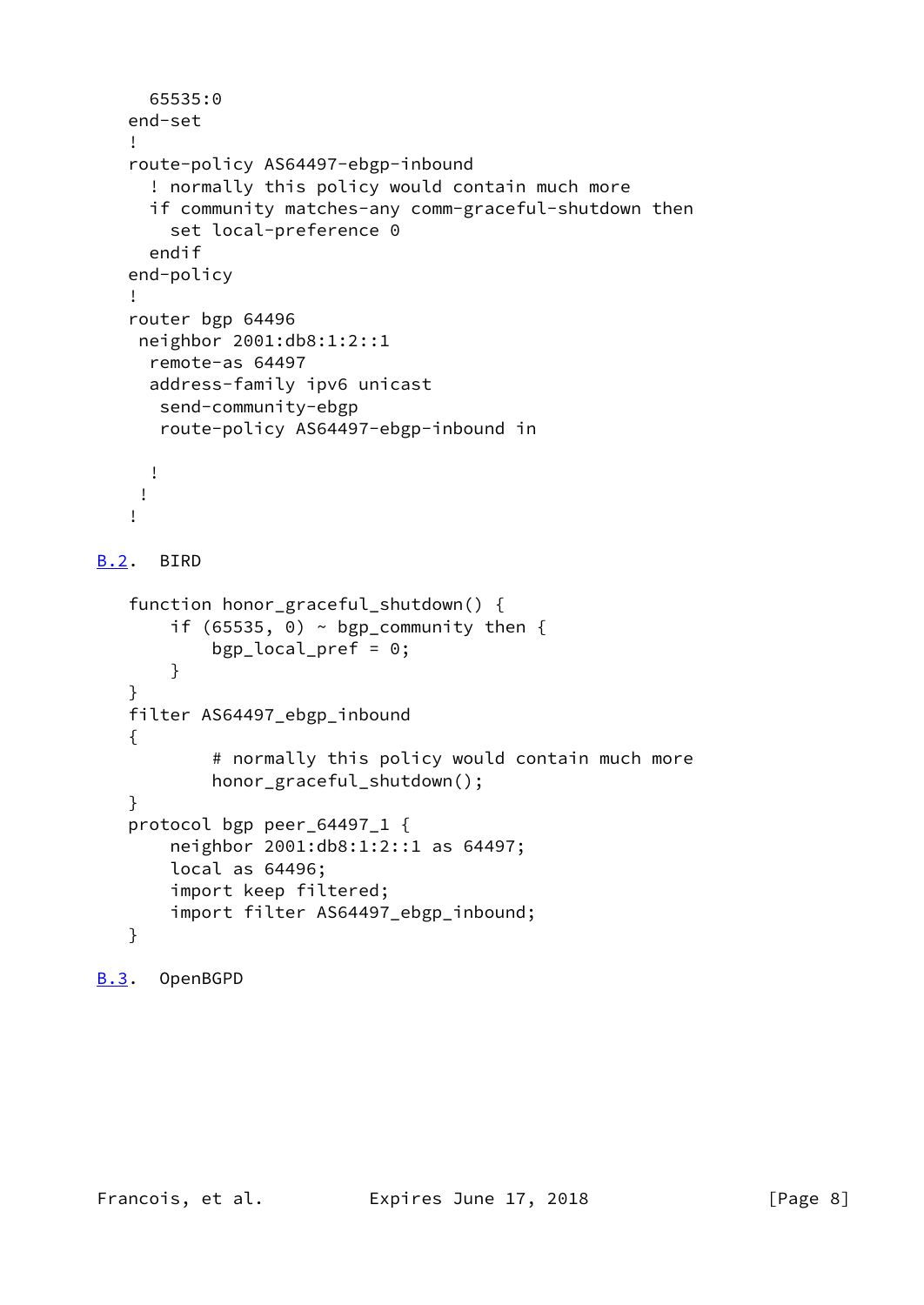<span id="page-9-1"></span>Internet-Draft Graceful BGP session shutdown December 2017 AS 64496 router-id 192.0.2.1 neighbor 2001:db8:1:2::1 { remote-as 64497 } # normally this policy would contain much more match from any community GRACEFUL\_SHUTDOWN set { localpref 0 }

<span id="page-9-0"></span>[Appendix C.](#page-9-0) Beyond EBGP graceful shutdown

<span id="page-9-2"></span>[C.1](#page-9-2). IBGP graceful shutdown

 For the shutdown of an IBGP session, provided the IBGP topology is viable after the maintenance of the session, i.e, if all BGP speakers of the AS have an IBGP signaling path for all prefixes advertised on this graceful shutdown IBGP session, then the shutdown of an IBGP session does not lead to transient unreachability. As a consequence, no specific graceful shutdown action is required.

<span id="page-9-3"></span>[C.2](#page-9-3). EBGP session establishment

 We identify two potential causes for transient packet losses upon the establishment of an EBGP session. The first one is local to the startup initiator, the second one is due to the BGP convergence following the injection of new best paths within the IBGP topology.

<span id="page-9-4"></span>[C.2.1](#page-9-4). Unreachability local to the ASBR

 An ASBR that selects as best a path received over a newly established EBGP session may transiently drop traffic. This can typically happen when the NEXT HOP attribute differs from the IP address of the EBGP peer, and the receiving ASBR has not yet resolved the MAC address associated with the IP address of that "third party" NEXT\_HOP.

 A BGP speaker implementation MAY avoid such losses by ensuring that "third party" NEXT\_HOPs are resolved before installing paths using these in the RIB.

 Alternatively, the operator (script) MAY ping third party NEXT\_HOPs that are expected to be used before establishing the session. By proceeding like this, the MAC addresses associated with these third party NEXT\_HOPs are resolved by the startup initiator.

<span id="page-9-5"></span>[C.2.2](#page-9-5). IBGP convergence

During the establishment of an EBGP session, in some corner cases a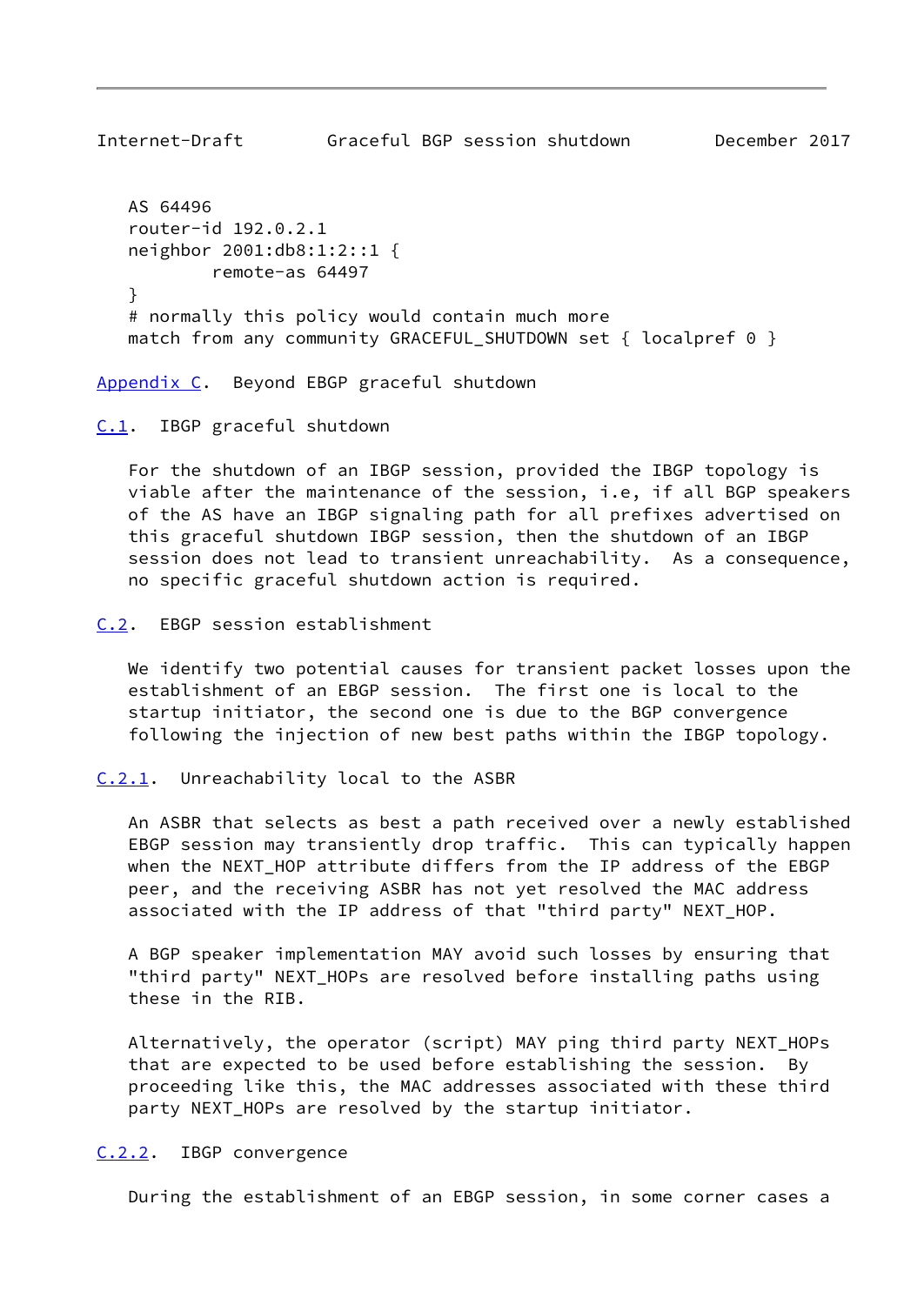router may have no path toward an affected prefix, leading to loss of connectivity.

Francois, et al. Expires June 17, 2018 [Page 9]

<span id="page-10-0"></span>Internet-Draft Graceful BGP session shutdown December 2017

 A typical example for such transient unreachability for a given prefix is the following:

 Let's consider three Route Reflectors (RR): RR1, RR2, RR3. There is a full mesh of IBGP sessions between them.

 1. RR1 is initially advertising the current best path to the members of its IBGP RR full-mesh. It propagated that path within its RR full-mesh. RR2 knows only that path toward the prefix.

 2. RR3 receives a new best path originated by the startup initiator, being one of its RR clients. RR3 selects it as best, and propagates an UPDATE within its RR full-mesh, i.e., to RR1 and RR2.

 3. RR1 receives that path, reruns its decision process, and picks this new path as best. As a result, RR1 withdraws its previously announced best-path on the IBGP sessions of its RR full-mesh.

 4. If, for any reason, RR3 processes the withdraw generated in step 3, before processing the update generated in step 2, RR3 transiently suffers from unreachability for the affected prefix.

The use of  $[RFC7911]$  $[RFC7911]$  or  $[I-D.iett-idr-best-external]$  among the RR of the IBGP full-mesh can solve these corner cases by ensuring that within an AS, the advertisement of a new route is not translated into the withdraw of a former route.

 Indeed, "best-external" ensures that an ASBR does not withdraw a previously advertised (EBGP) path when it receives an additional, preferred path over an IBGP session. Also, "best-intra-cluster" ensures that a RR does not withdraw a previously advertised (IBGP) path to its non clients (e.g. other RRs in a mesh of RR) when it receives a new, preferred path over an IBGP session.

Authors' Addresses

 Pierre Francois (editor) Individual Contributor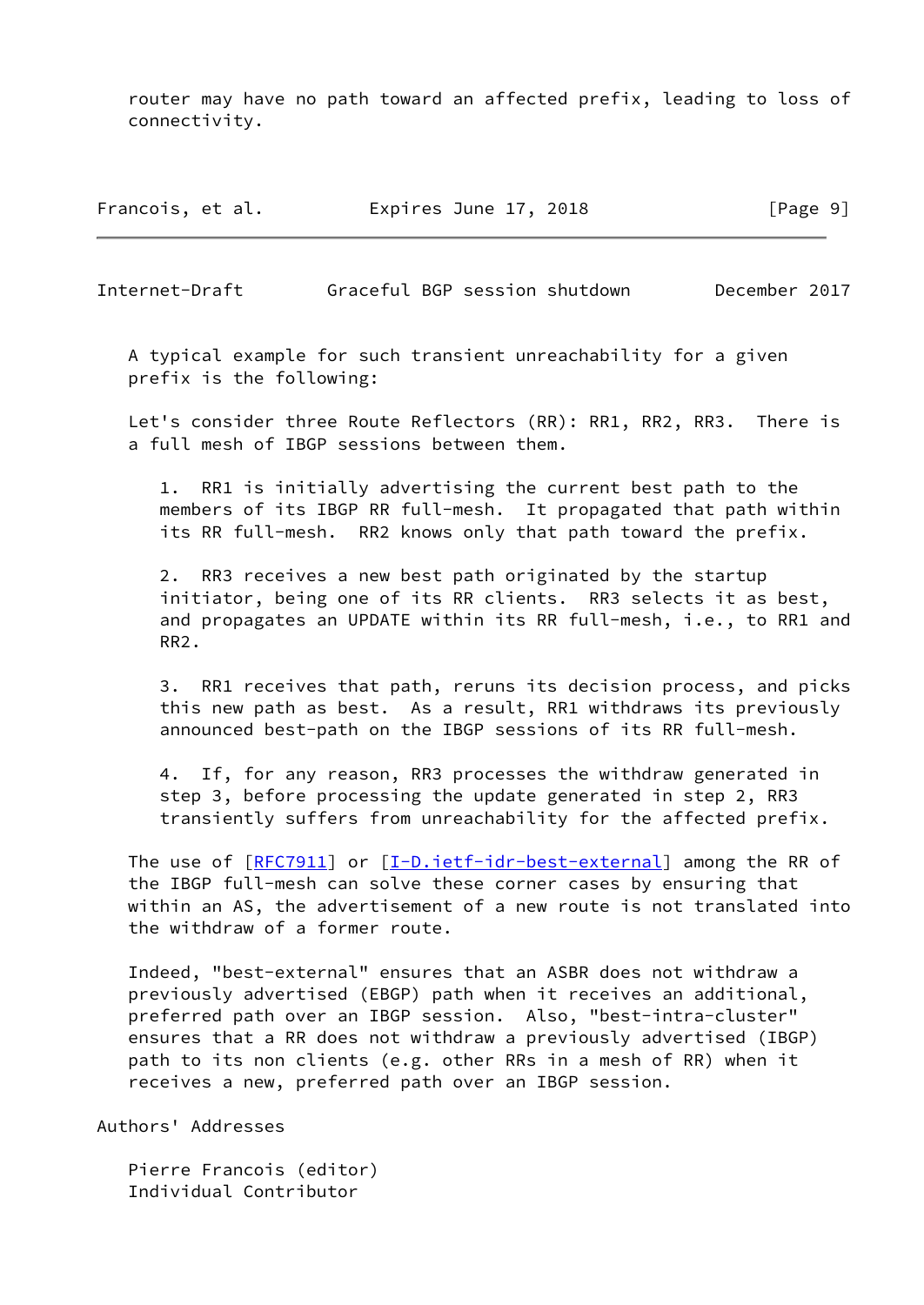Email: pfrpfr@gmail.com

 Bruno Decraene (editor) Orange

Email: bruno.decraene@orange.com

| Francois, et al. | Expires June 17, 2018 | [Page 10] |
|------------------|-----------------------|-----------|
|------------------|-----------------------|-----------|

Internet-Draft Graceful BGP session shutdown December 2017

 Cristel Pelsser Strasbourg University Email: pelsser@unistra.fr Keyur Patel

Arrcus, Inc.

Email: keyur@arrcus.com

 Clarence Filsfils Cisco Systems

Email: cfilsfil@cisco.com